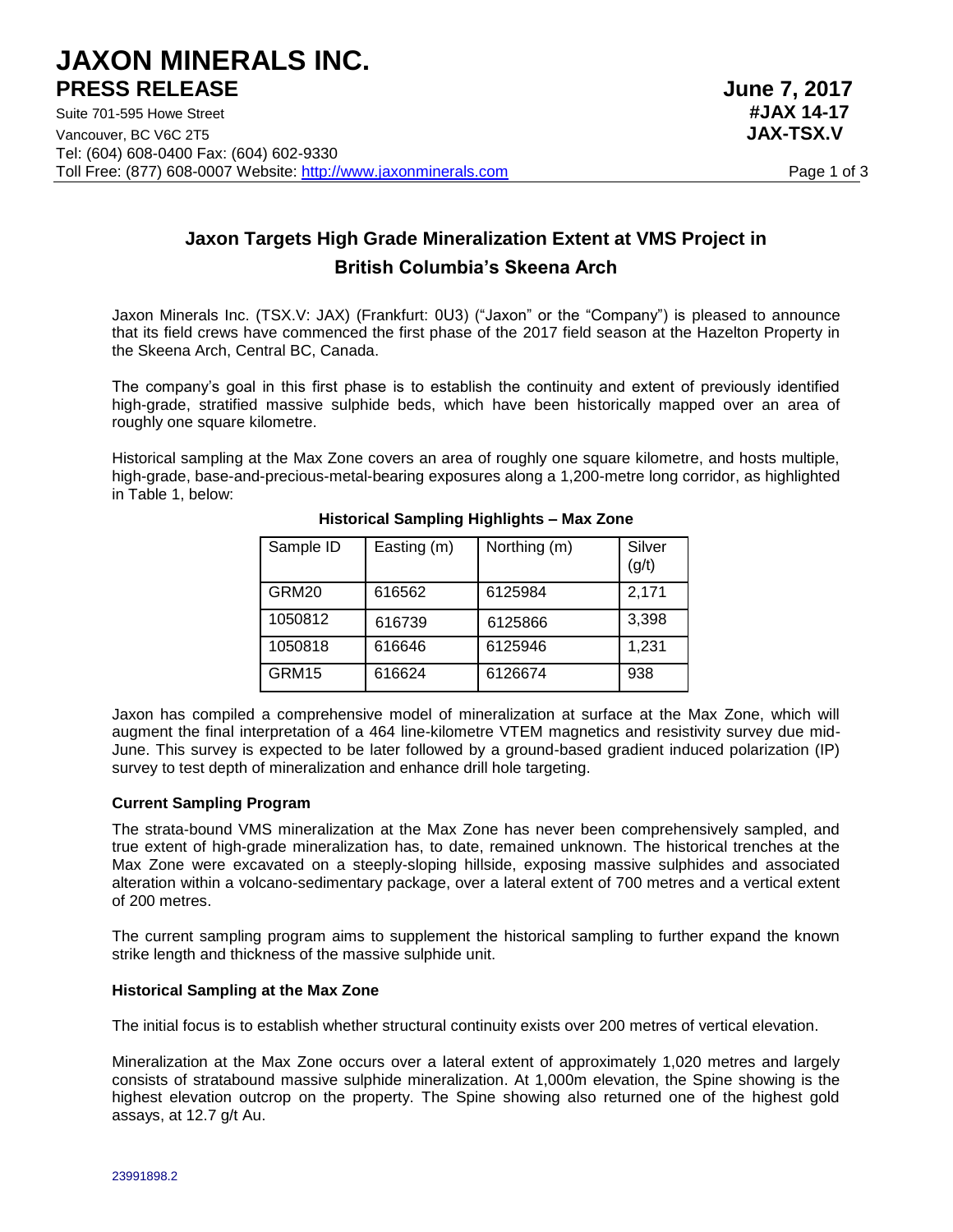Approximately 450 metres downslope from the Spine, (representing 260 metres vertical), **Trench 742**, massive sulphides containing high-grade silver sulphosalts assayed 2,015 g/t Ag which, when reassayed, graded 2,171 g/t Ag.

Approximately 100 metres further downslope (representing 45 metres vertical) at Trench 742, another high-grade semi-massive sulphide sample yielded 1,231 g/t Ag, 5.8% Pb, and 9.55% Zn.

Continuing a further 120 metres downslope (10 metres vertical), another massive sulphide bed returned values of 3,398 g/t Ag, 2.26 g/t Au, 11.87% Zn, and 15.11% Pb in **Trench 685**.

Finally, 350 metres downslope (135 meters vertical) at the **550** elevation, assays of up to 4.16 g/t Au, 938.5 g/t Ag, 3.83 % Pb, and 4.3 % Zn were returned from grab samples. This location is believed to represent a feeder conduit for volcanic massive sulphide mineralization. The 1.0 to 1.5-metre sulphide zone is comprised of two parts: a 0.5 to 0.75-metre thick hanging wall section comprising massive sulphides, and an underlying 0.75-metre-thick, leached package. The upper massive sulphide zone comprises up to 20% pyrite, with variable quantities of sphalerite, galena, arsenopyrite, stibnite and possibly jamesonite.

Jaxon has compiled historical results with exceptional grades over 1,220 metres of recurrent surface exposure at the Max Zone, representing more than 450 metres of elevation change. The current field program will add substantial new information to this data, as Jaxon continues to explore its Hazelton Project.

The above data is historical in nature and has not have verified by Jaxon. The results above are from *select grab samples, generally hand size, that were prepared at an accredited facility (crush, grind and split of assaying pulps). The pulps were digested by Aqua Regia and then ICP-MS multi-element geochemical analysis determined gold values, with overlimit values obtained by lead collection fire assay fusion. Gravimetric finish on 30g pulps determined silver content. Aqua Regia digestion followed by ICP-ES analysis determined the percentage concentration of lead and zinc*

*Historic sampling details can be found in British Columbia Assessment Report Numbers 33559, 30787, and a NI 43-101 report titled "T*he Geology and Mineralization at the MAX- KNOLL Zn-Pb-Ag-Au Property, Harold Price Creek north-central British Columbia for Finore Mining Inc. (Foremerly Otterburn Ventures Inc.) *a previous property owner.*

*Technical information in this news release has been complied and reviewed by Derrick Strickland, P. Geo, a qualified person as defined in National Instrument 43-101.*

#### **About Jaxon**

Jaxon is a base and precious metals exploration company with a regional focus on Western Canada. The company is currently focused on advancing its Hazelton property in north-central British Columbia and the Wishbone property in BC's Golden Triangle.

ON BEHALF OF THE BOARD OF DIRECTORS JAXON MINERALS INC.

*"Jason Cubitt" \_\_\_\_\_\_* Jason Cubitt, President.

**For further information regarding Jaxon Minerals Inc., please contact Jason Cubitt at 604-608-0400, Toll free: 1-877-608-0007.**

{00476309;1} 23991898.2